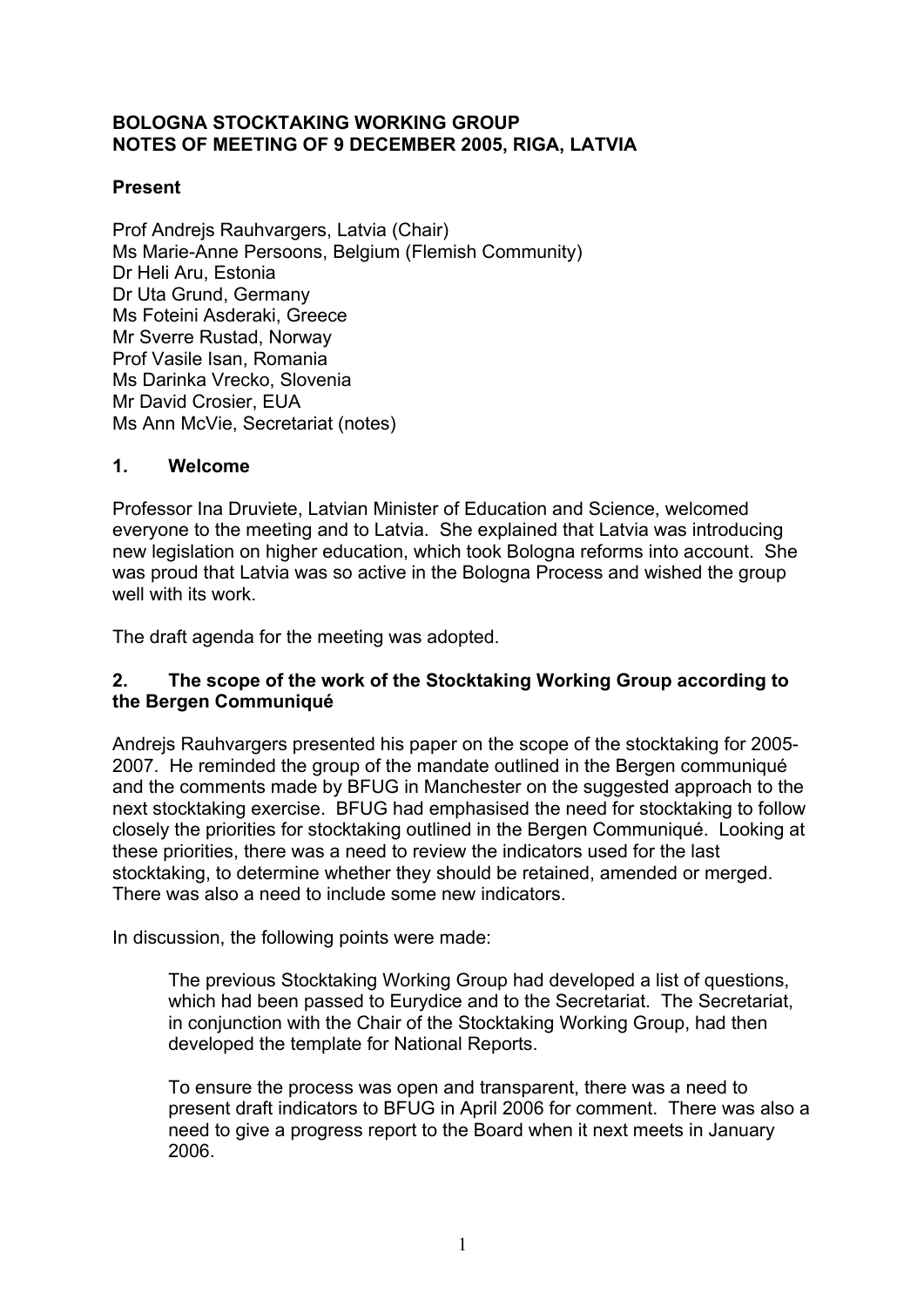There was a need to include a new indicator on the implementation of ENQA's standards and guidelines for quality assurance. The detailed indicators would have to allow for all, some or none of the standards and guidelines to have been implemented.

#### *It was agreed that:*

*The stocktaking exercise would not consider the social dimension. Work on possible indicators on the social dimension for stocktaking post 2007 would be developed by the Social Dimension and Data on the Mobility and Staff and Students Working Group.* 

## **3. Input of other parties into stocktaking exercise.**

Andrejs Rauhvargers reported on his discussions with Eurydice, ENIC/NARIC and ENQA about how they might support stocktaking.

ENIC/NARIC may be developing a standard template for the national action plans to improve recognition of qualifications. These action plans could inform stocktaking and would cover all 45 countries participating in Bologna. However, according to the Bergen Communiqué these plans are part of the National reports. Therefore, the changes included in these plans may not happen until April 2007, by which time stocktaking would be more or less complete.

Eurydice had confirmed that there were willing to co-operate with the Stocktaking Working Group. Eurydice was planning to issue their survey at the end of March 2006, for reply by May 2006, one year before the next Ministerial meeting. This implied that the information collected by Eurydice may be outdated by the time of London Ministerial meeting. If the planned timing of Eurydice can not be shifted towards later stage (autumn of 2006), stocktaking would have to update the information based on National Reports.

David Crosier advised that EUA had already started work on Trends V. The exercise would combine the approaches used in Trends III and Trends IV to include both a survey and site visits.

The survey would be issued to some 2,000 higher education institutions across all the 45 countries. It would include instructions represented by EURASHE. Replies were due by the end of January 2006. The results of the survey would be used to inform the selection of the site visits. Some 65 site visits were planned, to take place over spring and autumn 2006. There would also be a questionnaire issued to national rectors' conferences. There would be no analysis carried out at country level, as the exercise focused on what as happening at institutional level.

Andrejs Rauhvargers advised that ENQA was planning a survey on the ENQA agencies' plans and intentions for implementation of its standards and guidelines. The resultant report was due to be available in April 2006.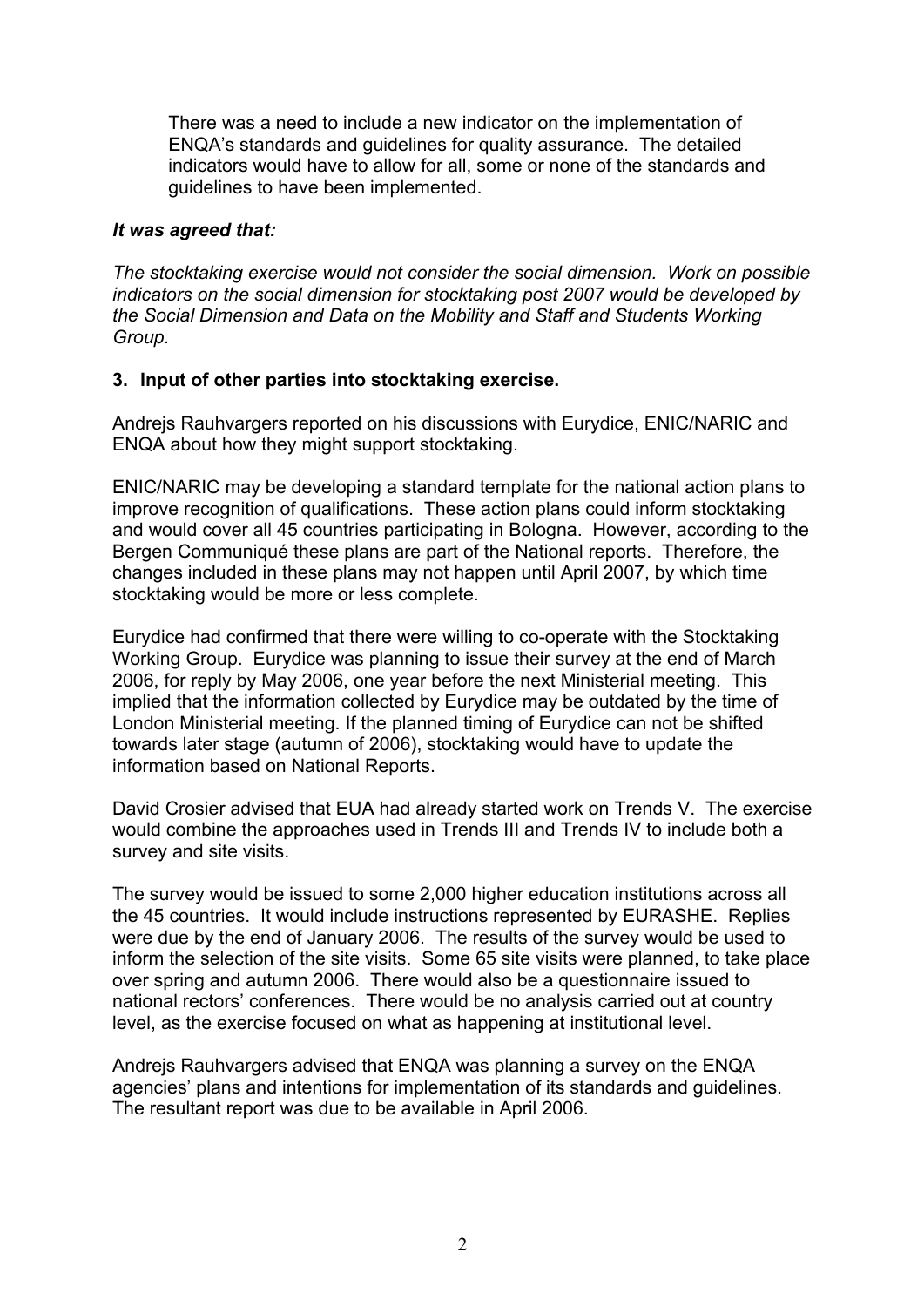In discussion, the following points were made:

The proposed Eurydice timetable would result in their report being based on the situation only one academic year later than the report they produced for the Bergen summit. There was therefore unlikely to be any marked progress between the two reports. It was suggested that the Chair should ask Eurydice if there was any scope to delay the timing of their survey.

As Eurydice did not cover all countries participating in Bologna, there would be a need to supplement the data gathered by Eurydice.

EUA was willing to share information and impressions arising from their work on Trends V. There was however a need to recognise that Trends was different in scope and would result in a separate report.

The timing of the issue of the Trends and ESIB reports would be too late to inform the scorecard element of stocktaking. The core of stocktaking would therefore be based on information from Eurydice and National Reports.

Eurydice undertook some validation of the data gathered. This was not the case for National Reports. There may therefore be merit in including some validation measures in the stocktaking exercise. This could, for example, include asking for a sample Diploma Supplement.

Ministers had asked for the stocktaking exercise to be widened. There was a need to take this into account when producing the final stocktaking report.

ENQA did not cover all 45 countries and the survey was taking place a year before the Ministerial summit. There would therefore be a need for the Stocktaking Working Group to gather its own data on the implementation of the standards and guidelines.

## *It was agreed that:*

*Andrejs Rauhvargers would ask Eurydice if there was any possibility of amending the timescale for their survey.*

## **4. Possibilities to hire an expert for stocktaking exercise**

Ann McVie reported that the Working Group could apply to the European Commission for funding under the Monopoly Fund. A bid could be submitted early in the New Year, which, if successful, would lead to funding being available in March.

In discussion, the following points were made:

There was merit in drawing on the expertise developed by the consultant used in the previous exercise.

It would be helpful if the consultant could offer advice on the questions to be included in the Eurydice survey and the National Report.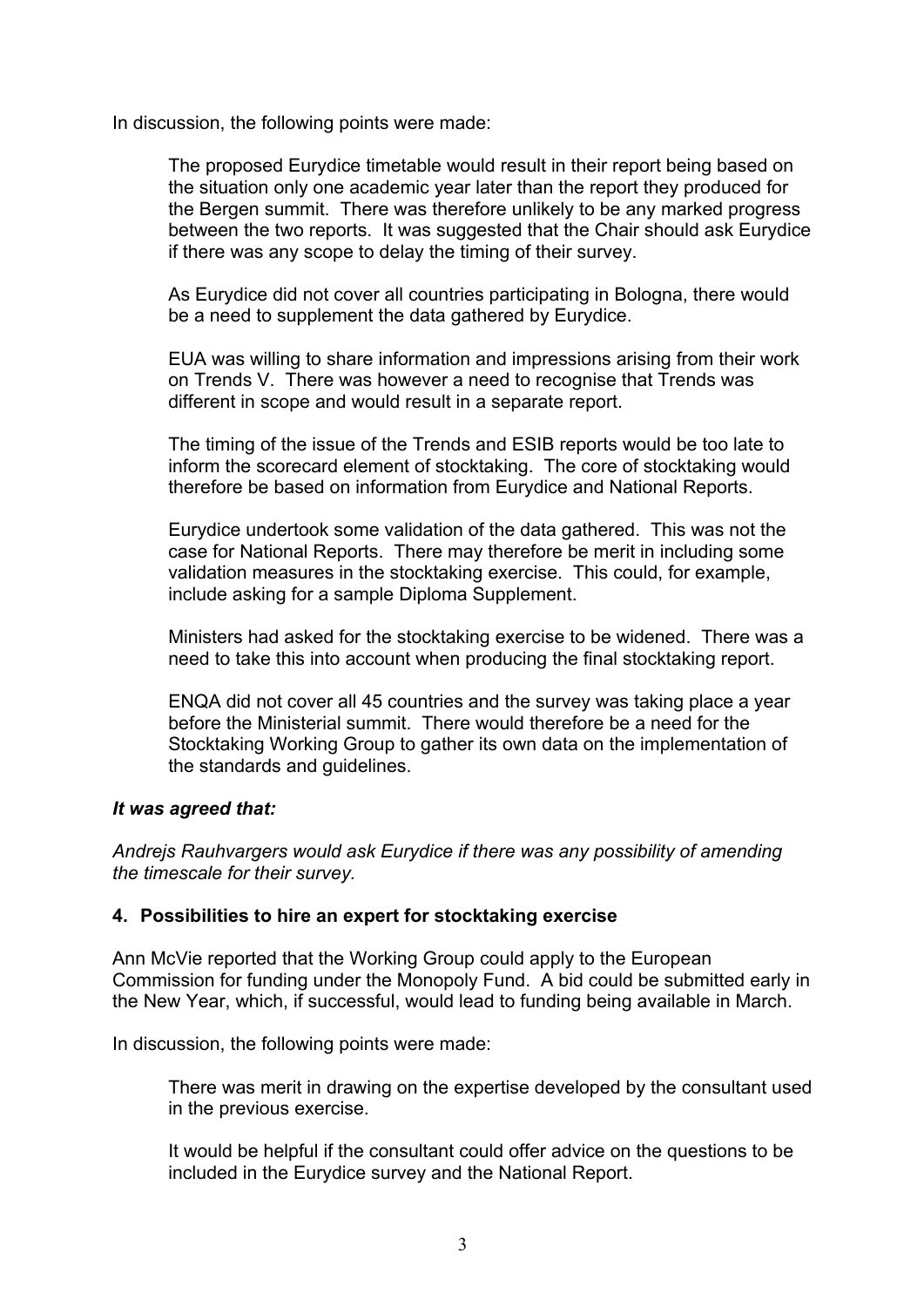Working Group members would meet their own costs for travelling to and from meetings, if at all possible.

The bid should include costs of undertaking visits to the newer countries, to explain stocktaking and gather information.

The bid should also include the cost of group members taking a key role in drafting the final report.

## *It was agreed that:*

*The Secretariat would prepare a bid to the Monopoly Fund, on the basis discussed.* 

# **5. Draft timeline for the Stocktaking Group**

Andrejs Rauhvargers sought views on the draft timeline for the stocktaking exercise.

In discussion, the following points were made:

The deadline for submitting National Reports should be brought forward to mid-December.

In future, it would be helpful for the consultant and Eurydice to take part in meetings of the group.

It was suggested that the Working Group might send a letter to all BFUG members, to underline the importance of meeting the deadlines set for the stocktaking exercise.

The timescale should be amended to include the need to check scorecards with individual countries.

The draft format for National reports should be presented to the April BFUG meeting, together with proposed indicators.

## *It was agreed that:*

*Andrejs Rauhvargers would revise the timeline on the basis discussed.* 

## **6. First discussion of the stocktaking 2007 benchmarks**

Andrejs Rauhvargers presented draft high level indicators for comments. Where appropriate, indicators used for the 2005 exercise would be retained. The group preferred to use term "high level indicators" (or "indicators") rather than "benchmarks".

In discussion, the following points were made:

There was a need for clarity in all the indicators to be used.